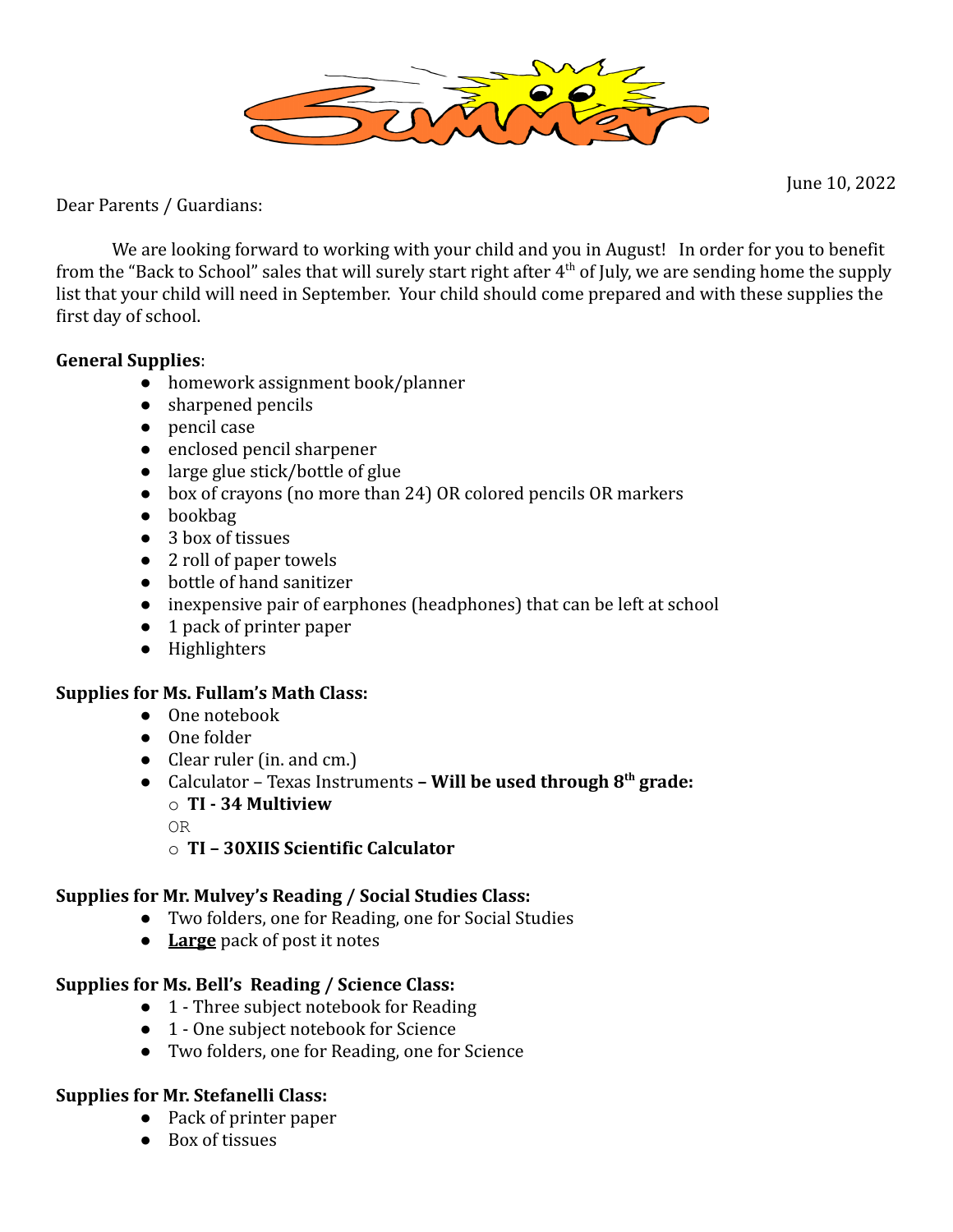# **Summer Homework:**

Also, studies have shown that children lose academic achievements in the summer months. To help avoid that, we will be assigning summer assignments, which were sent home with your child in a folder. These assignments are due on Friday, September 2nd, 2022 and will be graded. Those grades will go toward the first marking period of next school year.

Enjoy your Summer!

Sincerely,

Kimberly Fullam [kafullam@philasd.org](mailto:katurner@philasd.org)

Patrick Mulvey [pmulvey@philasd.org](mailto:pmulvey@philasd.org)

Kathleen Bell [kbell@philasd.org](mailto:katurner@philasd.org)

Angelo Stefanelli [astefanelli@philasd.org](mailto:astefanelli@philasd.org)